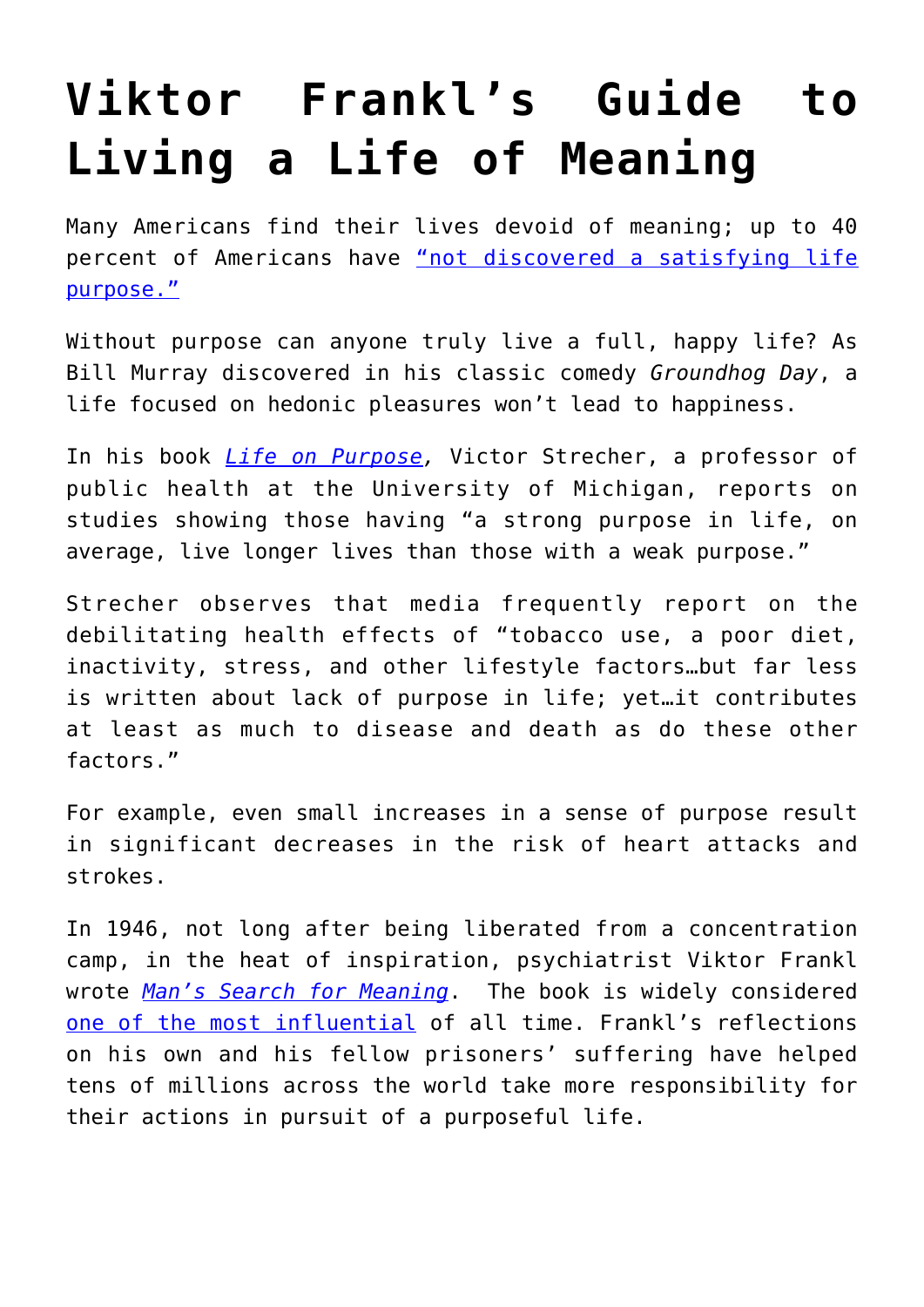## **Take Responsibility**

Having a meaningful life, Frankl believed, begins with taking responsibility. Observing starving prisoners who gave away their meager bread rations, Frankl wrote, "Everything can be taken from a man but one thing: the last of the human freedoms— to choose one's attitude in any given set of circumstances, to choose one's own way."

If starving concentration camp prisoners can choose their attitude, what is our excuse for eschewing responsibility? Observe your thinking and how often you blame your attitude on other people and circumstances that didn't meet your expectations. Frankl would tell you that your blame is misplaced.

Taking responsibility as a precondition for finding purpose is a theme that echoes throughout *Man's Search for Meaning*. "Man," Frankl wrote, "determines himself whether he gives in to conditions or stands up to them. In other words, man is ultimately self-determining. Man does not simply exist but always decides what his existence will be, what he will become in the next moment."

## **Don't Renounce Your Inner Freedom**

As purpose emerges when we take responsibility, so also Frankl believed, inner freedom comes from taking responsibility. At this moment, are you renouncing your inner freedom? Frankl observed,

"Every day, every hour, offered the opportunity to make a decision, a decision which determined whether you would or would not submit to those powers which threatened to rob you of your very self, your inner freedom; which determined whether or not you would become the plaything of circumstance, renouncing freedom and dignity to become molded into the form of the typical inmate."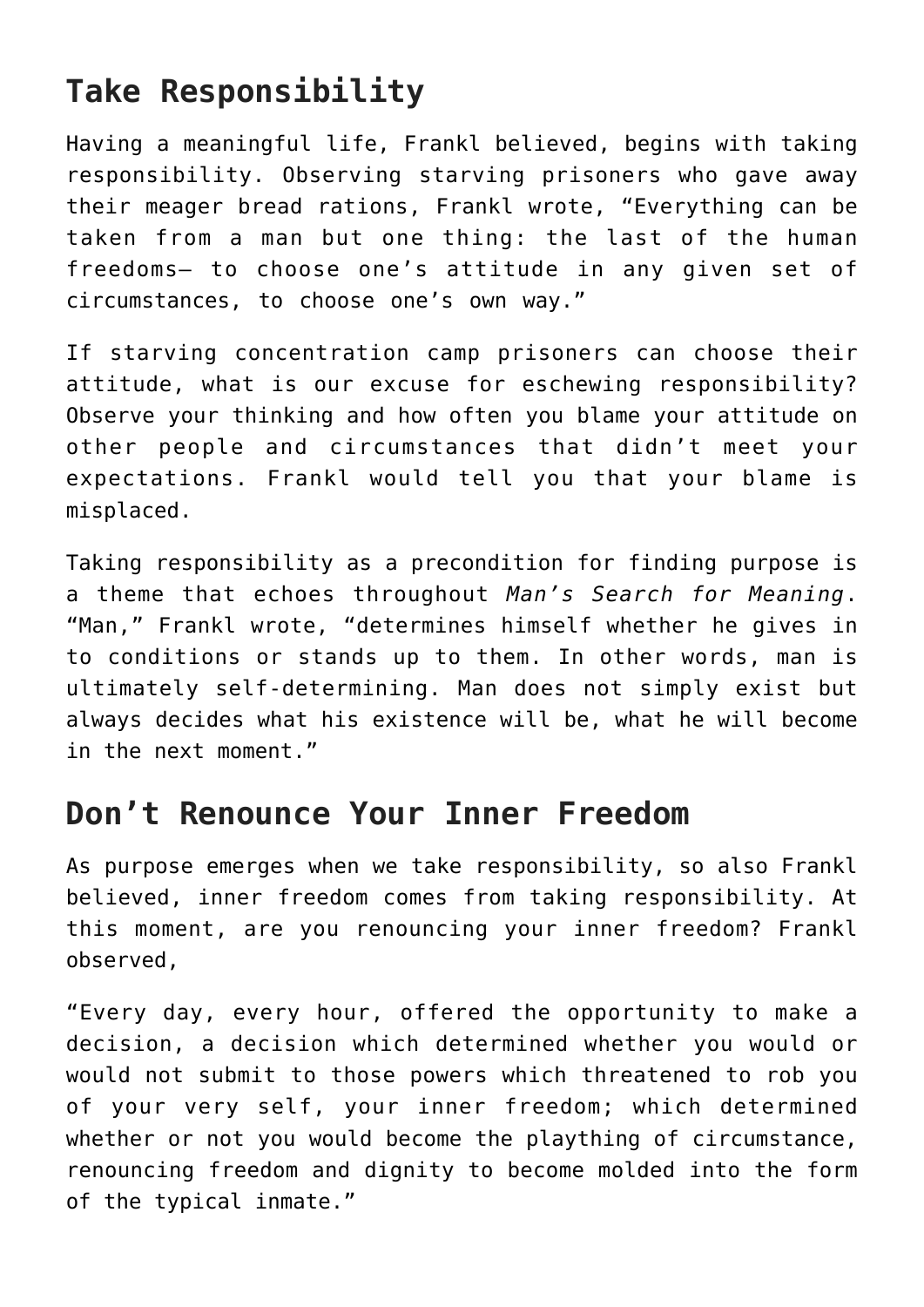So strongly did Frankl believe that taking responsibility is a precursor to finding purpose and freedom that he proposed a [Statue of Responsibility](http://responsibilityfoundation.org/) be built on the west coast of the United States to complement the Statue of Liberty.

By taking responsibility, we then have opportunities to love, to do meaningful work, and to bear our suffering: "A man who becomes conscious of the responsibility he bears toward a human being who affectionately waits for him, or to an unfinished work, will never be able to throw away his life. He knows the 'why' for his existence, and will be able to bear almost any 'how'."

## **Allow Happiness to Emerge**

In perhaps the most quoted passage from *Man's Search for Meaning*, Frankl's wisdom is a prescription for modern times:

*"Don't aim at success— the more you aim at it and make it a*